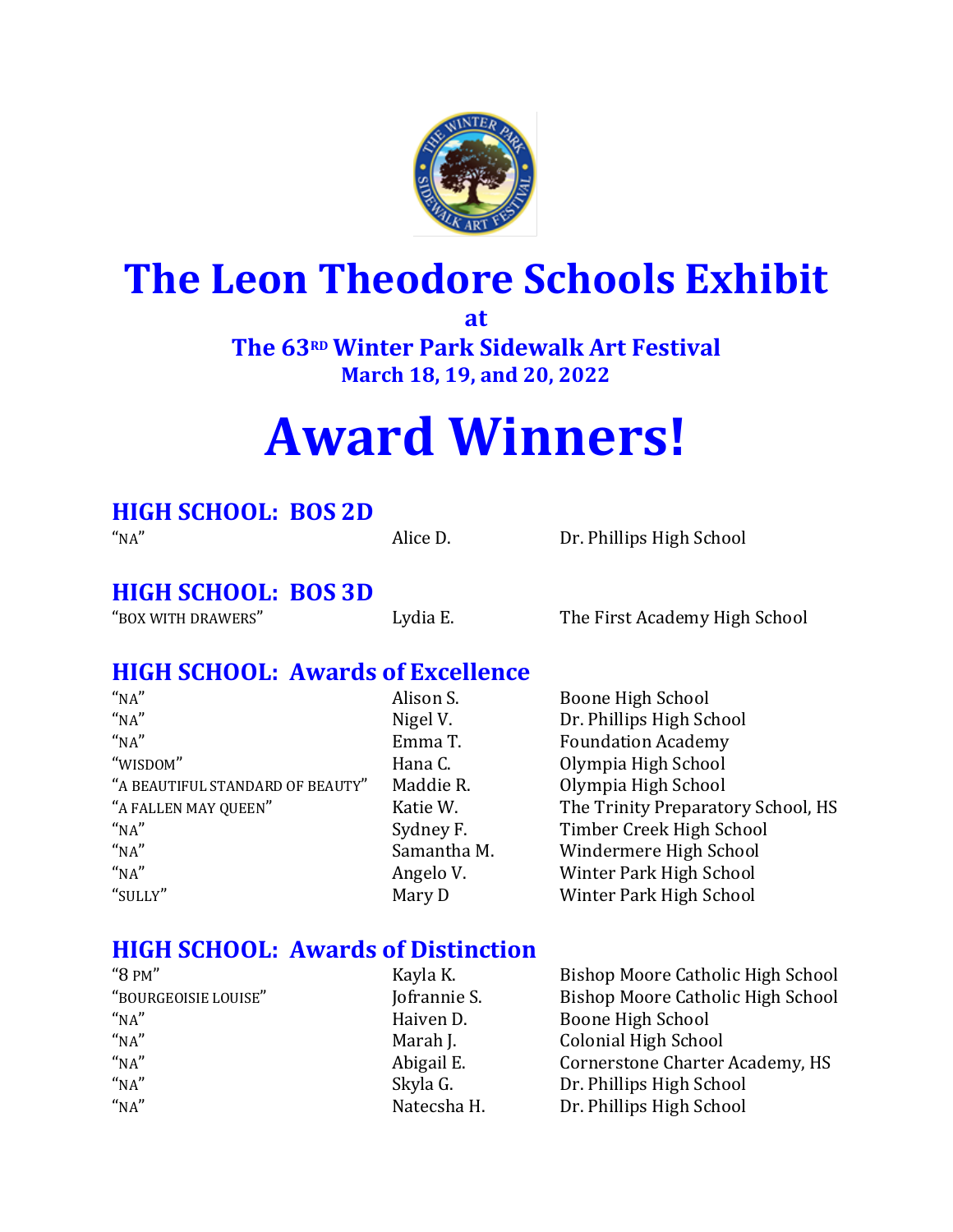"SKULLS" Nico B. Edgewater High School "SELF PORTRAIT" Jay L.-T. Horizon High School "GIRL 1" Lauren E. Lake Highland Preparatory, HS "GENTLE GIANT" Carolynne P. Olympia High School "COME TO ME" Romi H. COME TO ME" Romi H. "NA" Richard S. Christian School Christian School "NA" Austin V. The First Academy High School The First Academy High School "NA" Isabella C. The First Academy High School "FIDO" Alyssa S. The Trinity Preparatory School, HS "NA" **Austin Y** The Trinity Preparatory School, HS "NA" Nadya M. Windermere High School "NA" National Micah Y. Nich Winter Park High School

#### **HIGH SCHOOL: Awards of Merit**

| $^{\prime\prime}{\rm NA}^{\prime\prime}$ | Bree S.        | <b>Acceleration East High School</b>     |
|------------------------------------------|----------------|------------------------------------------|
| $^{\prime\prime}{\rm NA}^{\prime\prime}$ | Kaylee K.      | <b>Bishop Moore Catholic High School</b> |
| "Peaceful Forest"                        | Sofie F.       | Bishop Moore Catholic High School        |
| "Redemption"                             | Katherine B.   | <b>Boone High School</b>                 |
| "NA"                                     | Kelly P.       | <b>Edgewater High School</b>             |
| "NA"                                     | Paula R.       | Horizon High School                      |
| $^{\prime\prime}{\rm NA}^{\prime\prime}$ | Alexandra L.   | Lake Highland Preparatory, HS            |
| "NA"                                     | Maya M.        | Lake Highland Preparatory, HS            |
| "King of the Mushrooms"                  | Ashlan S.      | Lake Highland Preparatory, HS            |
| "NA"                                     | Ariana Q.      | Lake Nona High School                    |
| "NA"                                     | Carmen N.      | Lake Nona High School                    |
| "NA"                                     | Rhea J.        | Lake Nona High School                    |
| "NA"                                     | Ben J.         | Maynard Evans High School                |
| "NA"                                     | Edesse S.F.    | Maynard Evans High School                |
| "NA"                                     | James N.       | Olympia High School                      |
| "NA"                                     | Roman A.       | Olympia High School                      |
| "NA"                                     | Madeline R.    | Olympia High School                      |
| "NA"                                     | Abby S.        | Orangewood Christian School              |
| $^{\prime\prime}{\rm NA}^{\prime\prime}$ | Laila M.       | The Trinity Preparatory School, HS       |
| "NA"                                     | Sean P.        | Timber Creek High School                 |
| $^{\prime\prime}{\rm NA}^{\prime\prime}$ | Alejandro B-P. | Timber Creek High School                 |
| "NA"                                     | Melany R.      | Timber Creek High School                 |
| $^{\prime\prime}{\rm NA}^{\prime\prime}$ | Trevor H.      | Timber Creek High School                 |
| "NA"                                     | Briana R.      | Timber Creek High School                 |
| "NA"                                     | Francis M.     | Timber Creek High School                 |
| "NA"                                     | Sydney F.      | Timber Creek High School                 |
| "NA"                                     | Natalie M.     | Timber Creek High School                 |
| "NA"                                     | Aligig T.      | The Trinity Preparatory School, HS       |
| $^{\prime\prime}{\rm NA}^{\prime\prime}$ | Djervera P.    | Wekiva High School                       |
| $^{\prime\prime}{\rm NA}^{\prime\prime}$ | Angelo V.      | Winter Park High School                  |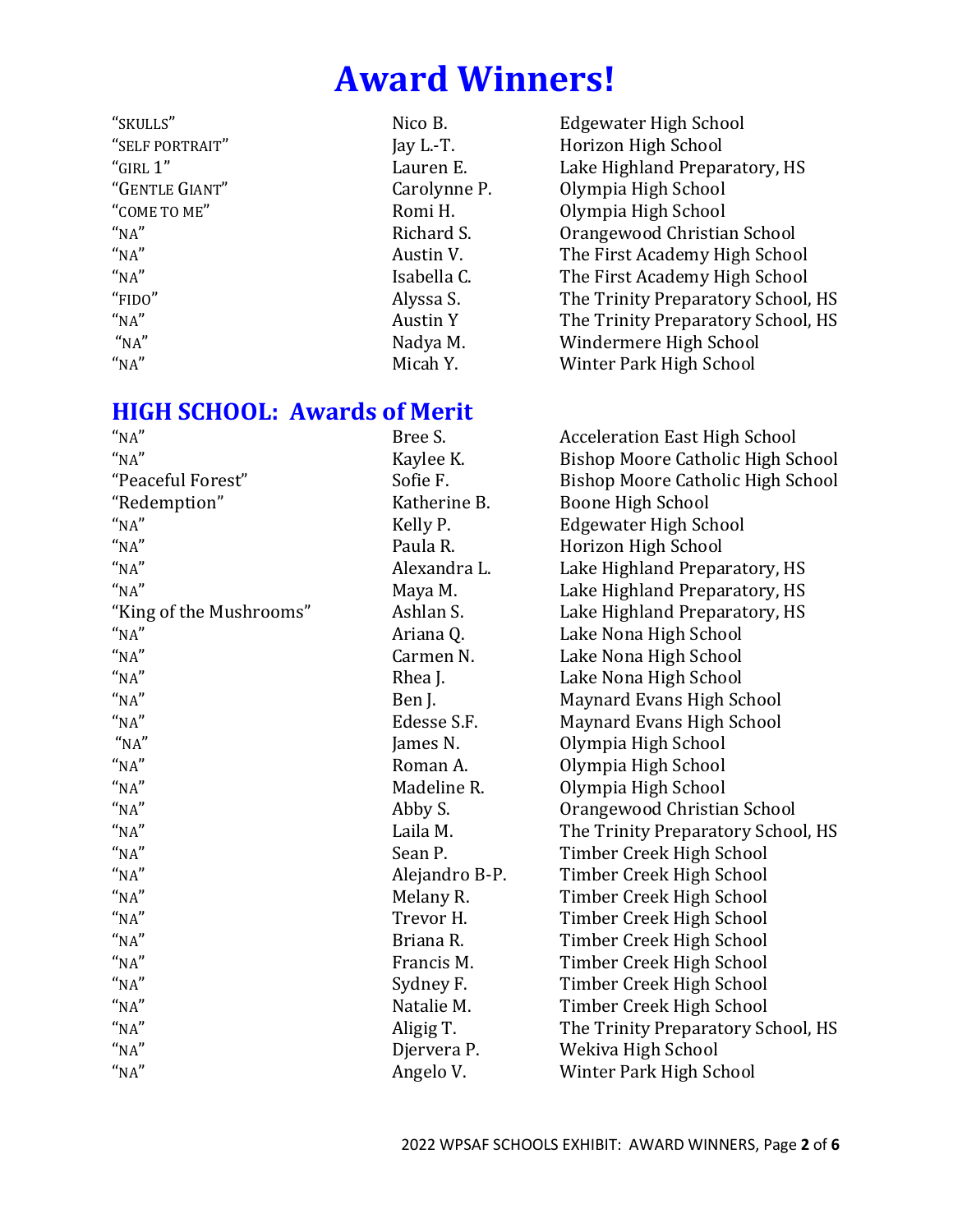#### **MIDDLE SCHOOL: BOS 2D**

"3-D HAND" Taylor S. Windy Ridge K-8

#### **MIDDLE SCHOOL: BOS 3D**

"MIDNIGHT MYSTERIES" Konnar B. Sun Ridge Middle School

#### **MIDDLE SCHOOL: Awards of Excellence**

| "NA"                           | Sienna W.    | Sun Ridge Middle School            |
|--------------------------------|--------------|------------------------------------|
| "NA"                           | Harrison C.  | The Trinity Preparatory School, MS |
| "NA"                           | Maribell L.  | Timber Creek Middle School         |
| "STILL LIFE IN 3 PERSPECTIVES" | Trudy T.     | Timber Springs Middle School       |
| " $CUP"$                       | Alejandra C. | Windy Ridge K-8                    |

#### **MIDDLE SCHOOL: Awards of Distinction**

| "NA"                                   | Aiden M.   |          | Audubon Park School K-8         |
|----------------------------------------|------------|----------|---------------------------------|
| "NA"                                   | Diego J.   |          | Chain of Lakes Middle School    |
| "NA"                                   | Jadelyn M. |          | Cornerstone Charter Academy, MS |
| "NA"                                   | Sofia H.   |          | Freedom Middle School           |
| "NA"                                   | Lucas S.   |          | Glenridge Middle School         |
| "NA"                                   | Ora S.     |          | Glenridge Middle School         |
| "NA"                                   | Natalie S. |          | Gotha Middle School             |
| "NA"                                   | Hannah T.  |          | Orangewood Christian School, MS |
| "LADY IN PROFILE"                      | Ariana G.  |          | Piedmont Lakes Middle School    |
| "NA"                                   | Addison S. |          | The First Academy Middle School |
| "PHOTOGRAPHY AS WITNESS 2020 AND 2021" |            | Ciara M. | Timber Springs Middle School    |

#### **MIDDLE SCHOOL: Awards of Merit**

| "NA"                             | Natalia S.  | Gotha Middle School                |
|----------------------------------|-------------|------------------------------------|
| "NA"                             | Lexyani P.  | Glenridge Middle School            |
| "THE MANDALA"                    | Ollie Y.    | Glenridge Middle School            |
| "NA"                             | Maya N.     | Lake Highland Preparatory, MS      |
| "NA"                             | Joy B.      | Orangewood Christian School        |
| "NA"                             | Ella K.     | Orangewood Christian School        |
| "TOBEY MAGUIRE PORTRAIT"         | Mason A.    | Piedmont Lakes Middle School       |
| "ARCHITECTURAL REFLECTION PRINT" | Kellin R.   | St. Margaret Mary Catholic MS      |
| "STILL LIFE OF MY DREAM BEDROOM" | Cyndell G.  | South Creek Middle School          |
| "NA"                             | Julia C.    | The First Academy, Middle School   |
| "TIGER"                          | Miles I.    | The First Academy, Middle School   |
| "SELF PORTRAIT"                  | Ariana H.   | The Trinity Preparatory School, MS |
| "SELF PORTRAIT"                  | Findley G.  | The Trinity Preparatory School, MS |
| "NEW YORK"                       | Sammy N.    | The Trinity Preparatory School, MS |
| "NA"                             | Isaiah S-D. | Wedgefield Middle School           |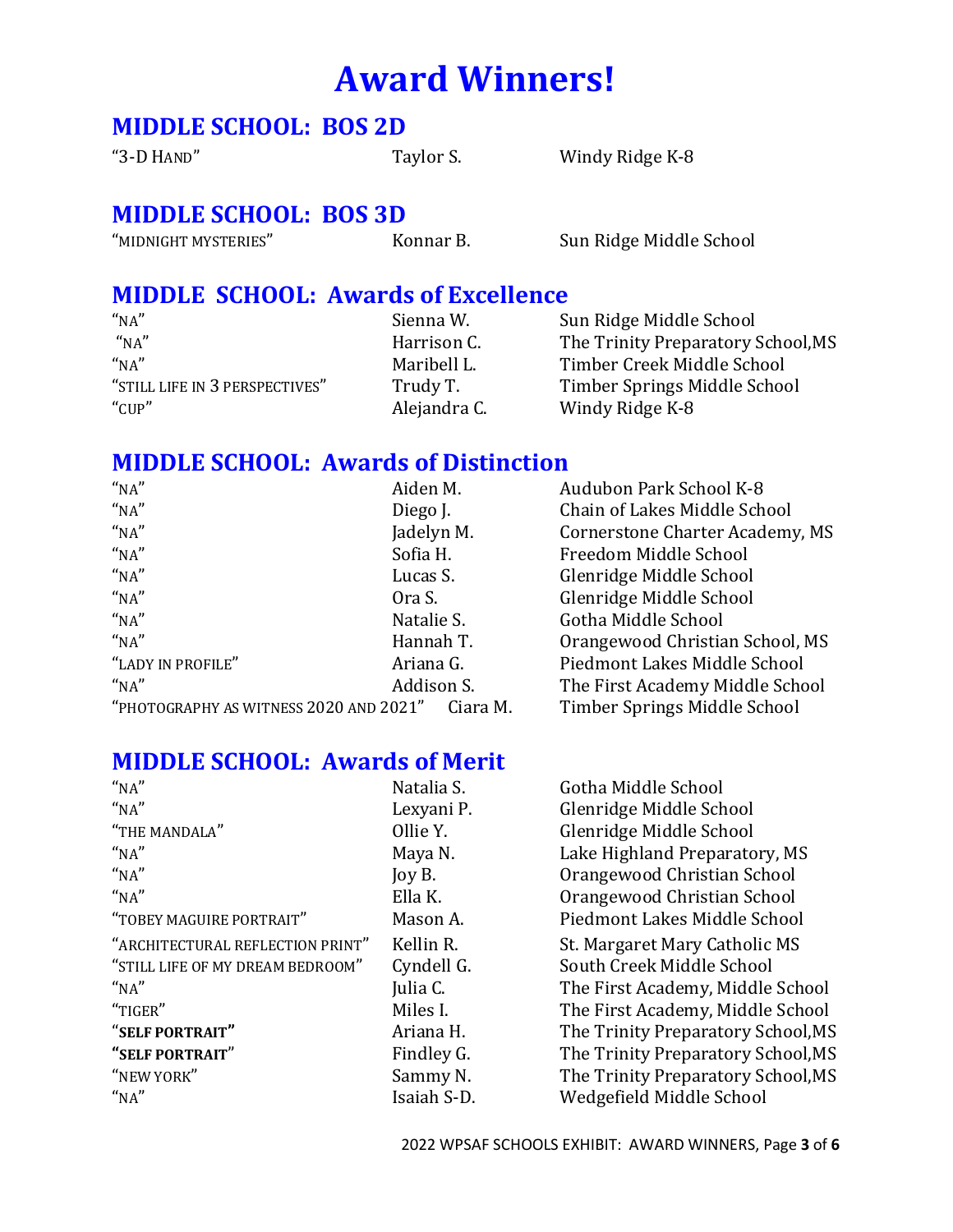### **HONORABLE MENTION: High School and Middle School**

| <u>INTERNIT ENGLISHMONT</u> | ▝▝▝                                        |
|-----------------------------|--------------------------------------------|
| Bree S.                     | <b>Acceleration East High School</b>       |
| Hailey M.                   | <b>Acceleration East High School</b>       |
| Maria R.                    | <b>Acceleration East High School</b>       |
| Alex A.                     | <b>Bishop Moore High School</b>            |
| Caitlin Y.                  | <b>Bishop Moore High School</b>            |
| Amanda C.                   | <b>Bishop Moore High School</b>            |
| Kayla K.                    | Bishop Moore High School                   |
| Caroline C.                 | Boone High School                          |
| Cole W.                     | Boone High School                          |
| Kylie G.                    | Boone High School                          |
| Jordanae L.                 | Chain of Lakes Middle School               |
| Evette S.                   | <b>Colonial High School</b>                |
| Kushi M.                    | Dr. Phillips High School                   |
| Emma W.                     | East River High School                     |
| Jaden T.                    | East River High School                     |
| Melody R.                   | East River High School                     |
| Marisabel D.P.              | East River High School                     |
| Courtney S.                 | <b>Edgewater High School</b>               |
| Lukas B.                    | <b>Edgewater High School</b>               |
| Jhanna D.                   | Edgewater High School                      |
| Isabella G.                 | <b>Foundation Academy Middle School</b>    |
| Jose A.                     | Freedom Middle School                      |
| Grey H.                     | Glenridge Middle School                    |
| Mia I.                      | Glenridge Middle School                    |
| Breno S.                    | Gotha Middle School                        |
| Elle M.                     | Gotha High School                          |
| Nedah H.                    | Horizon High School                        |
| Lotem T.                    | Horizon High School                        |
| Ann L.                      | Lake Highland Preparatory, HS              |
| Ethan W.                    | Lake Nona Middle School                    |
| Kayla H.                    | Lake Nona High School                      |
| Natalie                     | Lake Nona Middle School                    |
| Darius P                    | Maynard Evans High School                  |
| Elizabeth N.                | Oak Ridge High School                      |
| Gisele P.                   | <b>OCPS Academic Center for Excellence</b> |
| Joanna L.                   | Olympia High School                        |
| Leah M.                     | Olympia High School                        |
| Laila J.                    | Olympia High School                        |
| Sophia A.                   | Olympia High School                        |
| Yasmin C.                   | Olympia High School                        |
| Abby S.                     | Orangewood Christian School                |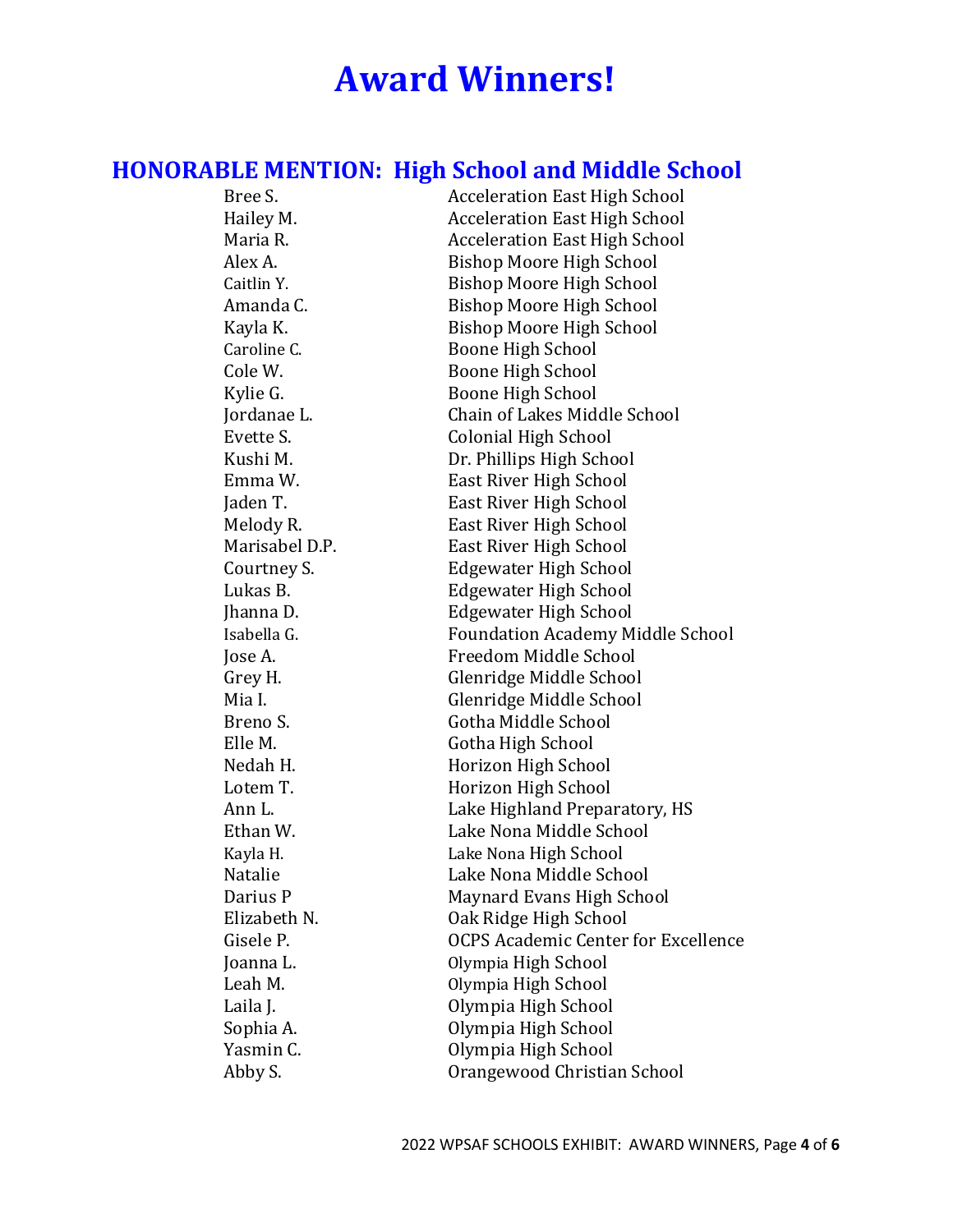| Rylee M.    | Piedmont Lakes Middle School       |
|-------------|------------------------------------|
| Alyssa S.   | The Christ School, MS              |
| Kate T.     | The First Academy High School      |
| Falon D.    | Timber Creek High School           |
| Natalin S.  | Timber Creek High School           |
| Olivia P.   | Timber Creek High School           |
| Victoria S. | Timber Creek High School           |
| Kaylani P.  | Timber Springs Middle School       |
| Kimarra T.  | Timber Springs Middle School       |
| Austin Y.   | The Trinity Preparatory School, HS |
| Hannah Y.   | The Trinity Preparatory School, HS |
| Sophia S.   | The Trinity Preparatory School, HS |
| Cloey D.    | Wedgefield Middle School           |
| Jaimee Y.   | Wedgefield Middle School           |
| Madeline K. | Wedgefield Middle School           |
| Sophia V.   | Wedgefield Middle School           |
| Aniaya J.   | Wekiva High School                 |
| Ellen C.    | West Orange High School            |
| Krys S.     | West Orange High School            |
| Sophia T.   | West Orange High School            |
| Ashley H.   | Windermere High School             |
| Ava K.      | Windermere High School             |
| Alivia T.   | Winter Park High School            |
|             |                                    |

# # #